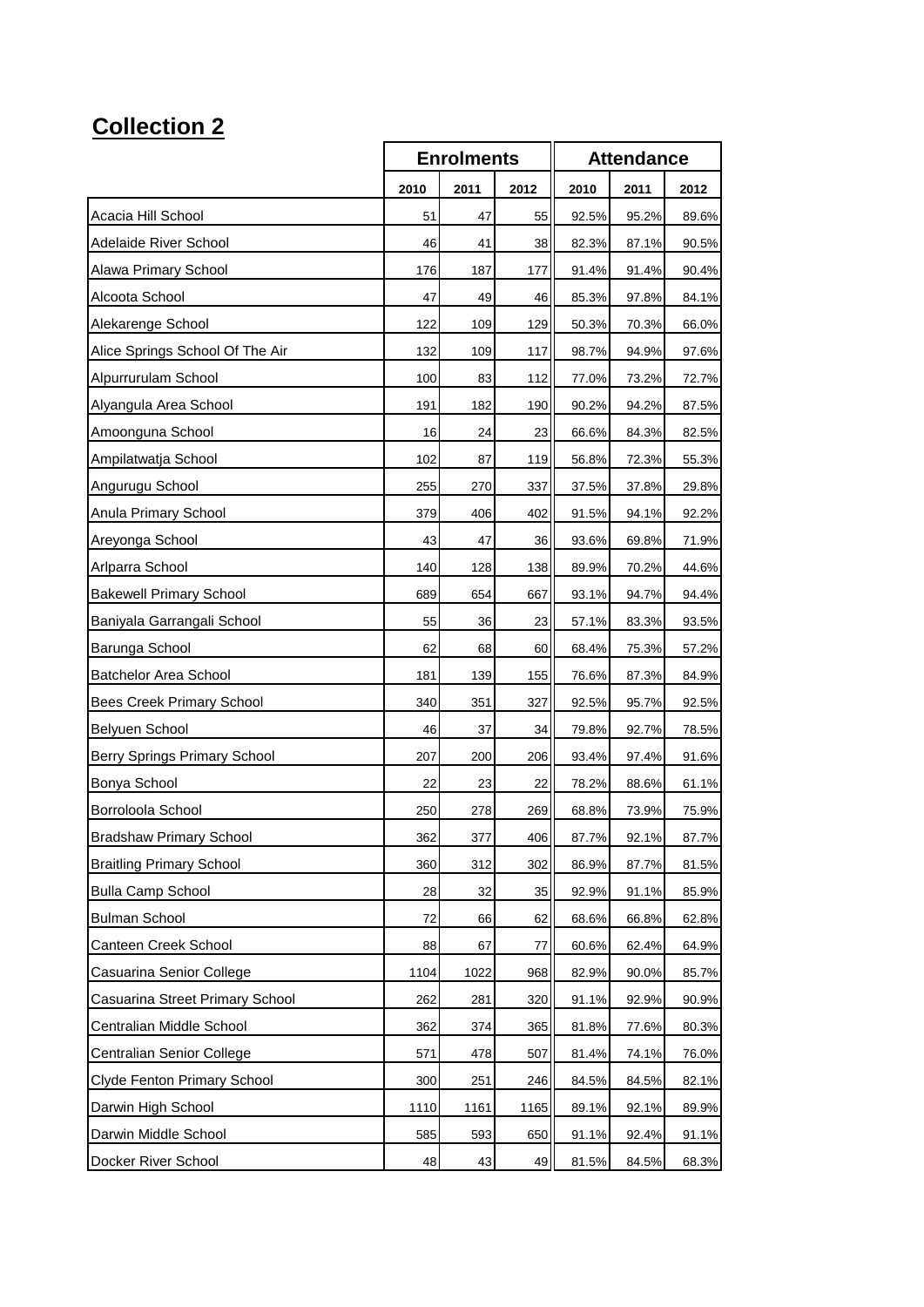| Don Dale Education Unit              | 26  | 49  | 19  | 100.0% | 100.0% | 100.0% |
|--------------------------------------|-----|-----|-----|--------|--------|--------|
| Dripstone Middle School              | 628 | 640 | 638 | 90.8%  | 93.0%  | 90.9%  |
| <b>Driver Primary School</b>         | 483 | 455 | 485 | 92.8%  | 94.6%  | 92.3%  |
| <b>Durack Primary School</b>         | 431 | 351 | 401 | 93.9%  | 95.8%  | 93.3%  |
| <b>Elliott School</b>                | 80  | 85  | 72  | 64.5%  | 80.5%  | 73.4%  |
| Epenarra School                      | 70  | 59  | 67  | 57.3%  | 71.9%  | 67.8%  |
| <b>Finke School</b>                  | 40  | 36  | 26  | 82.6%  | 80.6%  | 50.8%  |
| Gapuwiyak School                     | 249 | 260 | 296 | 64.3%  | 76.2%  | 64.8%  |
| Gillen Primary School                | 285 | 299 | 323 | 84.6%  | 90.5%  | 85.8%  |
| Girraween Primary School             | 358 | 365 | 404 | 92.3%  | 95.4%  | 92.4%  |
| <b>Gray Primary School</b>           | 371 | 344 | 349 | 87.4%  | 95.3%  | 88.8%  |
| Gunbalanya School                    | 327 | 356 | 282 | 44.3%  | 57.6%  | 62.1%  |
| <b>Haasts Bluff School</b>           | 37  | 29  | 35  | 85.5%  | 97.6%  | 85.4%  |
| Harts Range School                   | 81  | 63  | 83  | 74.3%  | 77.8%  | 59.9%  |
| <b>Henbury School</b>                | 74  | 78  | 76  | 91.1%  | 88.2%  | 95.9%  |
| <b>Howard Springs Primary School</b> | 282 | 284 | 247 | 90.9%  | 92.2%  | 90.8%  |
| Humpty Doo Primary School            | 381 | 387 | 386 | 90.4%  | 92.1%  | 87.9%  |
| Imanpa School                        | 16  | 26  | 32  | 85.0%  | 64.4%  | 57.6%  |
| Jabiru Area School                   | 305 | 307 | 280 | 82.1%  | 82.8%  | 81.6%  |
| Jilkminggan School                   | 106 | 104 | 107 | 78.4%  | 89.3%  | 64.1%  |
| Jingili Primary School               | 304 | 297 | 327 | 91.9%  | 93.0%  | 90.8%  |
| Kalkaringi School                    | 169 | 163 | 136 | 69.0%  | 70.7%  | 78.4%  |
| Karama Primary School                | 279 | 253 | 219 | 87.5%  | 91.4%  | 88.7%  |
| Katherine High School                | 601 | 537 | 617 | 79.5%  | 82.9%  | 75.7%  |
| Katherine School Of The Air          | 206 | 237 | 235 | 100.0% | 100.0% | 100.0% |
| Katherine South Primary School       | 317 | 339 | 364 | 88.1%  | 90.2%  | 89.5%  |
| Lajamanu School                      | 166 | 165 | 195 | 45.4%  | 46.6%  | 58.4%  |
| Laramba School                       | 51  | 62  | 71  | 79.7%  | 90.7%  | 68.9%  |
| Larapinta Primary School             | 325 | 316 | 309 | 89.6%  | 90.1%  | 92.0%  |
| Larrakeyah Primary School            | 316 | 328 | 336 | 91.5%  | 93.3%  | 87.6%  |
| <b>Leanyer Primary School</b>        | 525 | 554 | 541 | 94.1%  | 96.5%  | 92.0%  |
| Ludmilla Primary School              | 144 | 133 | 126 | 87.2%  | 89.8%  | 87.5%  |
| MacFarlane Primary School            | 241 | 234 | 212 | 83.8%  | 87.5%  | 82.7%  |
| <b>Malak Primary School</b>          | 274 | 263 | 268 | 88.4%  | 93.5%  | 87.1%  |
| Mamaruni School                      | 67  | 62  | 81  | 82.3%  | 81.8%  | 61.2%  |
| Maningrida School                    | 643 | 569 | 589 | 36.5%  | 55.6%  | 58.6%  |
| Manunda Terrace Primary School       | 237 | 227 | 231 | 88.0%  | 95.8%  | 89.7%  |
| Manyallaluk School                   | 22  | 17  | 27  | 95.0%  | 93.0%  | 68.8%  |
| Mataranka School                     | 43  | 41  | 41  | 94.2%  | 86.8%  | 91.1%  |
| Middle Point School                  | 32  | 28  | 27  | 89.7%  | 71.2%  | 85.8%  |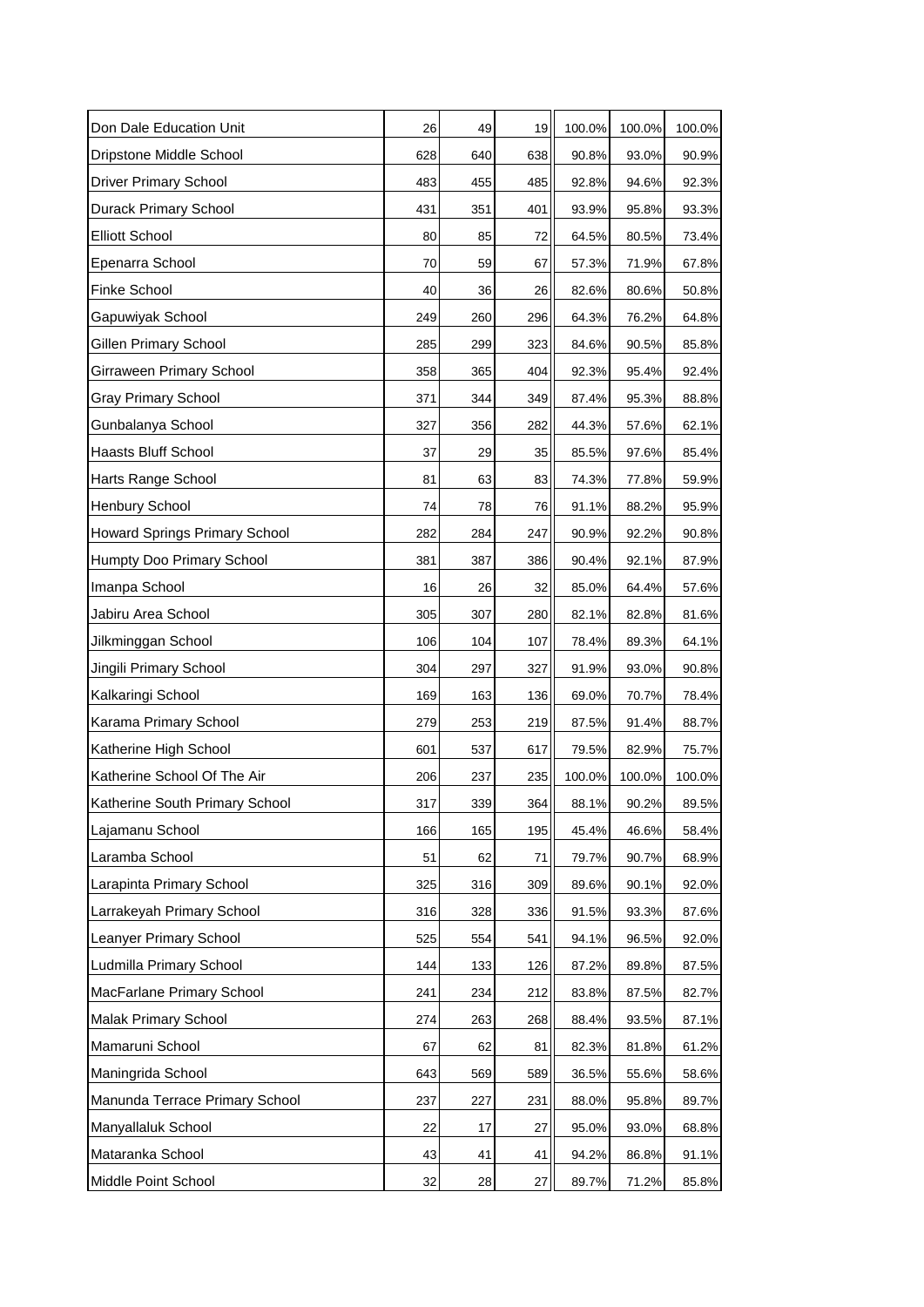| Milikapiti School                        | 73  | 70  | 80  | 78.4%  | 84.4%  | 89.9%  |
|------------------------------------------|-----|-----|-----|--------|--------|--------|
| Milingimbi School                        | 380 | 408 | 336 | 62.2%  | 48.3%  | 55.3%  |
| Millner Primary School                   | 241 | 235 | 224 | 86.3%  | 88.9%  | 88.0%  |
| Milyakburra School                       | 34  | 38  | 52  | 85.0%  | 70.9%  | 65.2%  |
| Minyerri School                          | 173 | 169 | 180 | 92.2%  | 95.7%  | 89.5%  |
| Moil Primary School                      | 298 | 340 | 313 | 92.0%  | 94.6%  | 91.8%  |
| Moulden Primary School                   | 441 | 413 | 457 | 85.5%  | 94.1%  | 84.8%  |
| Mount Allan School                       | 66  | 59  | 76  | 74.8%  | 80.7%  | 58.0%  |
| Mulga Bore School                        | 17  | 29  | 20  | 88.5%  | 77.5%  | 40.4%  |
| Murray Downs School                      | 41  | 43  | 37  | 71.7%  | 61.9%  | 60.7%  |
| Mutitjulu School                         | 37  | 22  | 25  | 75.8%  | 100.0% | 62.9%  |
| Nakara Primary School                    | 446 | 468 | 477 | 93.1%  | 94.3%  | 92.7%  |
| Nemarluk School                          | 114 | 132 | 137 | 88.0%  | 91.6%  | 88.5%  |
| <b>Neutral Junction School</b>           | 18  | 23  | 18  | 72.5%  | 84.1%  | 43.2%  |
| Nganambala School                        | 23  | 26  | 26  | 91.1%  | 84.1%  | 91.0%  |
| Nganmarriyanga School                    | 103 | 131 | 102 | 88.4%  | 63.9%  | 75.1%  |
| Ngukurr School                           | 267 | 284 | 296 | 68.8%  | 74.5%  | 65.2%  |
| Nhulunbuy High School                    | 313 | 265 | 287 | 88.5%  | 90.0%  | 88.7%  |
| Nhulunbuy Primary School                 | 539 | 589 | 611 | 90.5%  | 93.9%  | 89.2%  |
| Nightcliff Middle School                 | 258 | 245 | 229 | 86.4%  | 84.7%  | 90.2%  |
| <b>Nightcliff Primary School</b>         | 447 | 450 | 490 | 92.2%  | 95.0%  | 91.8%  |
| Northern Territory Open Education Centre | 582 | 618 | 634 | 100.0% | 100.0% | 100.0% |
| Ntaria School                            | 168 | 193 | 183 | 72.6%  | 55.1%  | 58.2%  |
| Numbulwar School                         | 196 | 174 | 181 | 47.8%  | 63.6%  | 54.0%  |
| Nyirripi School                          | 50  | 53  | 58  | 62.7%  | 46.6%  | 57.1%  |
| Palmerston Senior College                | 997 | 627 | 474 | 80.9%  | 79.6%  | 77.5%  |
| Papunya School                           | 74  | 72  | 106 | 68.7%  | 71.4%  | 60.5%  |
| Parap Primary School                     | 471 | 453 | 510 | 91.9%  | 96.2%  | 92.5%  |
| Peppimenarti School                      | 51  | 52  | 48  | 88.9%  | 86.3%  | 95.5%  |
| Pine Creek School                        | 60  | 57  | 47  | 74.8%  | 92.8%  | 80.0%  |
| Pularumpi School                         | 69  | 77  | 75  | 80.9%  | 93.0%  | 89.7%  |
| Ramingining School                       | 260 | 263 | 273 | 60.4%  | 67.0%  | 63.1%  |
| Robinson River School                    | 59  | 59  | 70  | 68.3%  | 66.5%  | 88.0%  |
| Rosebery Middle School                   |     | 512 | 739 |        | 90.8%  | 88.4%  |
| Rosebery Primary School                  |     | 278 | 387 |        | 96.4%  | 93.1%  |
| Ross Park Primary School                 | 415 | 428 | 444 | 93.4%  | 93.7%  | 92.6%  |
| Sadadeen Primary School                  | 213 | 223 | 243 | 85.4%  | 85.1%  | 82.1%  |
| Sanderson Middle School                  | 520 | 524 | 479 | 87.5%  | 87.5%  | 85.9%  |
| Shepherdson College                      | 643 | 676 | 709 | 48.8%  | 47.1%  | 49.9%  |
| <b>Stuart Park Primary School</b>        | 478 | 503 | 545 | 93.1%  | 95.0%  | 93.8%  |